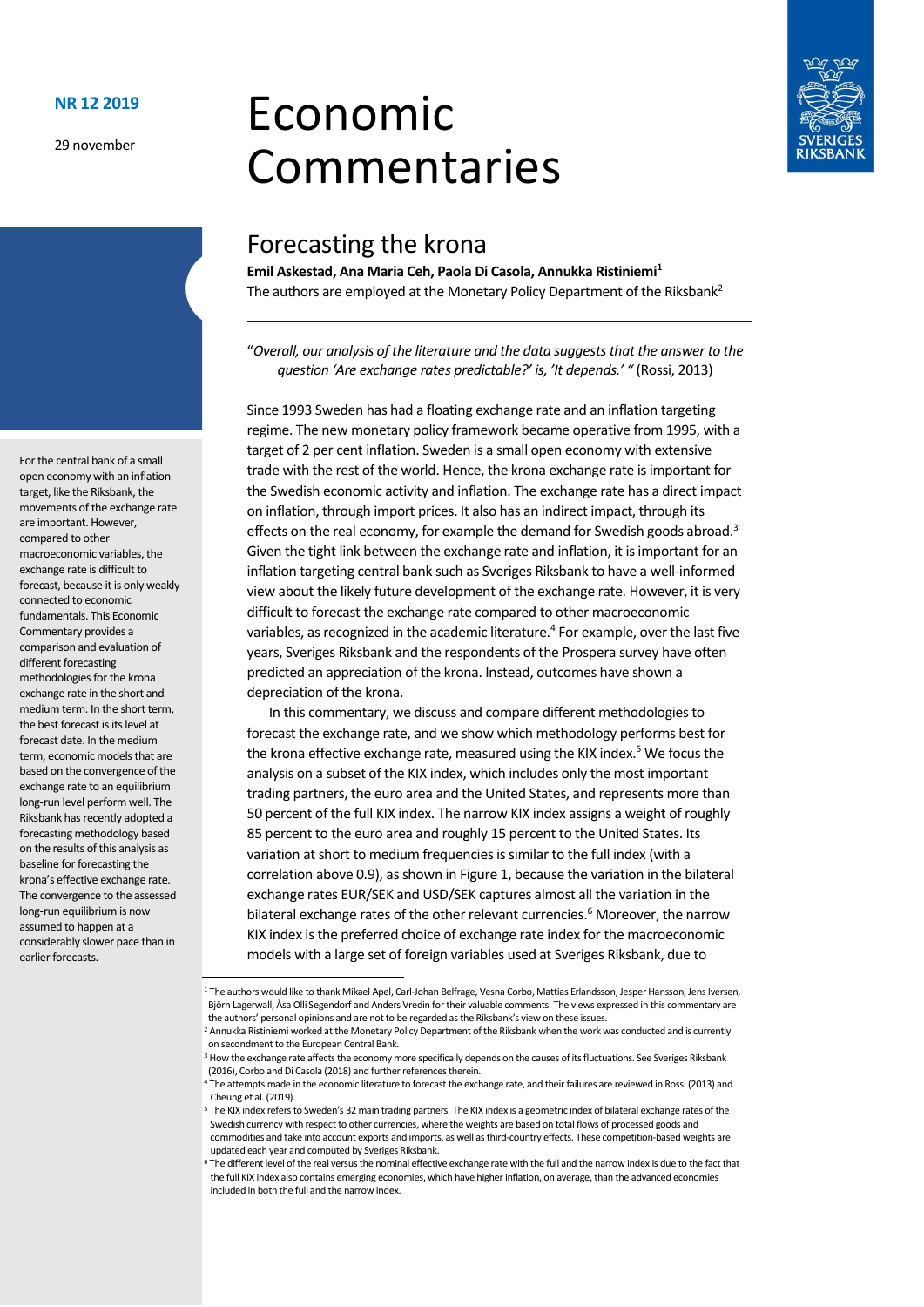better data availability of the macroeconomic variables of the euro area and the United States, alongside their high weight in the KIX index. Indeed, in the following analysis the foreign variables we consider are weighted averages of the variables for the euro area and the United States, with the same weights as in the narrow KIX index. Given the high correlation between the full and the narrow index, the broad conclusions from our analysis should be valid also for the full KIX index.





Note. An increase in the exchange rate corresponds to a depreciation of the Swedish currency.

As emphasized by Rossi (2013), which methodology performs better at forecasting the exchange rate depends on many factors, such as the forecast horizon and the sample period used for the analysis. For this reason, we divide our analysis into two parts. The first part covers the short-term horizon, up to one year ahead, and focuses on the nominal effective krona exchange rate, that is the relative price of the Swedish currency with respect to other currencies. The second part covers the medium-term horizon, from one to three years ahead, and focuses on the real effective exchange rate, that is the relative price of consumer goods and services in Sweden compared to other countries, expressed in the same currency. In each part, we discuss how results differ when the forecasting period includes or excludes the financial crisis. Before discussing our results, we describe the criteria used to evaluate the forecasting methodologies.

## How to evaluate forecasts?

When alternative methodologies are used to forecast a variable, their relative performance can be evaluated based on forecast errors, i.e. the difference between the forecasts and the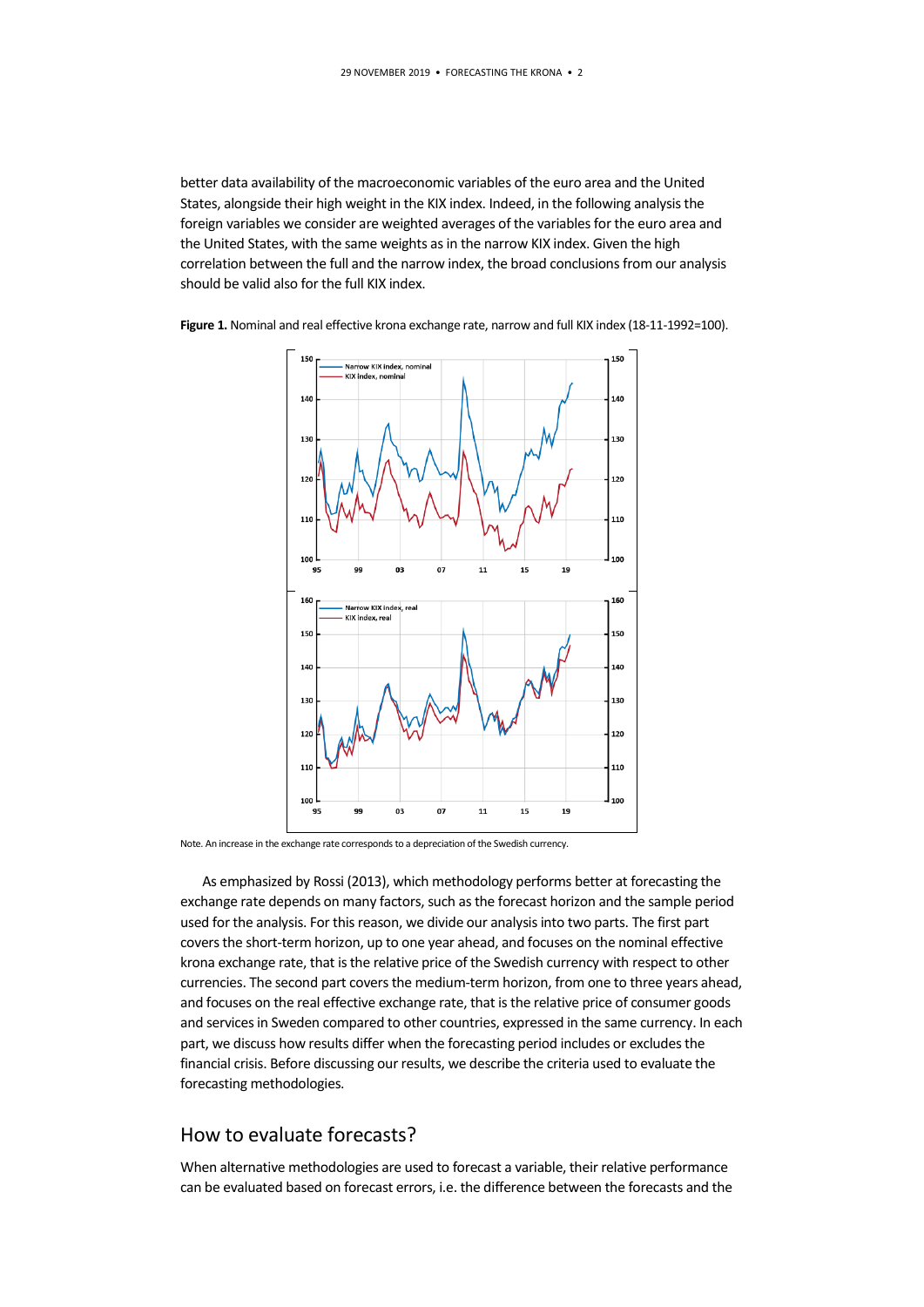outcomes. There are many different criteria to evaluate how far the forecasts are from the outcomes. The choice of the appropriate criteria depends on what is the objective of the comparison. Here we focus on two criteria: the root mean squared error (RMSE) and the mean error, also called bias. The RMSE measures the deviations of the forecasts from the outcomes and assigns a larger weight to larger deviations. The lower the RMSE, the more accurate is the forecasting methodology. The RMSE entails no information about whether the deviation is systematic, i.e. whether forecasts are consistently above or consistently below realized outcomes. The bias measures the systematic components of the forecast errors. For example, one forecasting method can yield large forecast errors and hence a high RMSE. However, if the forecasts are equally likely to be higher and lower than the outcomes, the errors may cancel out and the bias may be close to zero.

For most of the forecasting methodologies used in the analysis, the forecasts are produced "out-of-sample", meaning that all the data up to a particular date are used to estimate the relationship between the exchange rate and its explanatory variables. Then, the forecasts are made for the subsequent periods.<sup>7</sup> Note, however, that future realized values of the explanatory variables are used in the forecasting exercise. This means that our exercise does not fully replicate the forecasting process happening at any given point in time, since future values of the explanatory variables are not available when actual forecasts are produced. Our exercise allows us to compare the forecast of the exchange rate using different methodologies, while not being affected by possible forecasting errors of the explanatory variables. Thistype of exercise is appropriate for comparisons of the relative forecasting accuracy of different methodologies, but there is a caveat. If a complex model that contains many explanatory variables performs better than a smaller one, one needs to evaluate the gain in performance against the additional complexity involved in the effective forecasting process. The reason is that even the explanatory variables have to be forecast, and their forecast accuracy will matter as well.

## Forecasting at different horizons

1

The forecasting process at Sveriges Riksbank is in two steps: 1) evaluating where the economy is at present and 2) projecting where the economy will be in the coming years. In fact, due to the time it takes before new outcomes for the current economic situation are available, the forecaster needs first to assess the starting point for the forecast, which is usually referred to as "nowcasting".<sup>8</sup> The forecasts for the current period and near-time future are based on a large number of variables, using indicator models and high-frequency data. The forecasts for the medium term are based on macroeconomic models, often based on economic theory.

For this reason, the forecasting process of the exchange rate at the Riksbank is divided into short-term and medium-term forecasting. The short-term forecast for the nominal effective exchange rate is computed using data at high frequency. Since prices of goods and services do not adjust quickly to changing economic conditions, fluctuations in the nominal exchange rate translate almost one-to-one into fluctuations of the real exchange rate in the short term. The medium-term forecast, instead, is computed for the real effective exchange rate at quarterly frequency, using the short-term forecast as initial point. The choice of forecasting the real effective exchange rate is due to the fact that economic theory provides guidance for where the real effective exchange rate should converge in the long term under

<sup>7</sup> One exception isthe forecast produced with the DSGE model, discussed in the section "Medium-term forecasts". Due to the complexity of the estimation of the DSGE model, we perform the analysis with the parameters estimated only once, over the full sample period. Hence, for DSGE models we carry out a so-called "in-sample" exercise.

<sup>8</sup> For more details on how the nowcasting process is connected to the forecasting process at Sveriges Riksbank, see Andersson and den Reijer (2015).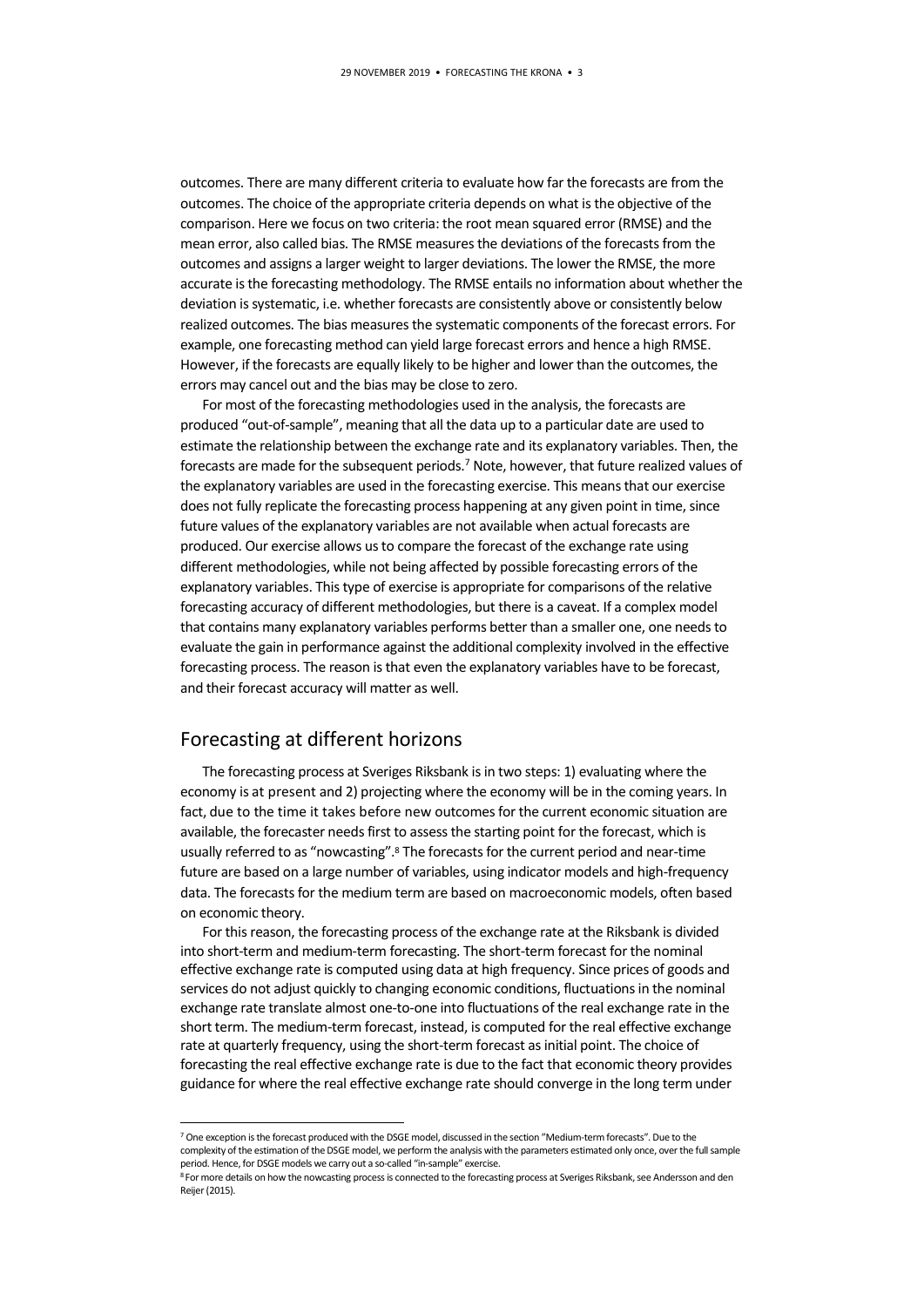the inflation targeting regime, while the nominal exchange rate does not have a long-term anchor. 9

#### **Short-term forecasts**

The analysis of the performance of different exchange rate forecast methodologies in the short run is based on the nominal krona effective exchange rate at monthly frequency. <sup>10</sup> We consider various relationships and economic models to forecast the krona exchange rate. The models are estimated on an initial sample from January 1999 until December 2006, and the forecasts for the subsequent twelve months are computed.After that, the models are reestimated, each time adding one additional month and repeating the forecast exercise twelve months ahead, until December 2018.

The benchmark relationship is the so-called "random walk" (RW). The RW implies that in the future the exchange rate is expected to remain at its level at forecast date. The reason why we choose the random walk as the benchmark for our analysisis related to the common finding in the economic literature that the best forecast for the exchange rate in the short run is usually based on the random walk (see Meese and Rogoff, 1983). Even "out-of-sample" forecasts produced with macroeconomic models conditioned on the future realized values of explanatory variables are found to be further away from the outcomes of the exchange rate than the forecasts based on an unchanged level.<sup>11</sup>

A commonly used relationship to forecast the exchange rate is the "uncovered interest rate parity condition" (UIP), which connects the exchange rate between the domestic and foreign currencies to the interest rate differential between the domestic and foreign economies. According to this condition, a positive interest rate differential between the domestic and foreign economy translates one-to-one into an expected depreciation of the domestic currency in the periods ahead. However, many empirical studies find that this theoretical relation does not hold in the data.<sup>12</sup> Therefore, we also consider a model inspired by the UIP condition, where the parameters governing the relationship between the interest rate differential and the exchange rate are estimated on data.

Due to the lack of empirical support for the UIP, many studies have proposed alternative models to explain the movements in the exchange rate. One such model is the "uncovered return parity" (URP), which is based on the idea that financial flows in and out of an economy affect its exchange rate.<sup>13</sup> Investors require a premium for holding assets in one currency or another. The URP assumes that movements in exchange rate left unexplained by the UIP condition can be explained by the relative returns of investing in the stock market in the domestic and foreign economy. We also consider an augmented URP model (URP-YC) that takes into account the information contained in the yield curves of the domestic and the foreign economies. The yield curve, or term structure of interest rates, describes the relationship between yields on assets and their time to maturity. It moves through time, based on markets' expectations about the future developments in the economy.<sup>14</sup> Our

**-**

<sup>9</sup> The most used concept to define the long-term or equilibrium value of the real exchange rate is the Purchasing Power Parity, implying that goods and services are expected to cost the same in different countries, after conversion to the same currency. See Rogoff (1996) and Taylor (2006) for reference. Sveriges Riksbank (2018) contains a discussion of the long-run equilibrium value of the krona exchange rate.

<sup>&</sup>lt;sup>10</sup> The monthly data correspond to end-of-month daily data.

 $11$  Since their seminal work, the fact that it is very difficult to forecast exchange rates in the short term with economic models is known as "the Meese and Rogoff forecasting puzzle" (Obstfeld and Rogoff, 2001). Other studies followed the seminal paper by Meese and Rogoff (1983), as reviewed in Rossi (2013), but could not fully modify their conclusions. However, more recent work argues that some economic models actually imply that the exchange rate is "nearly" a random walk, meaning that its changes are not predictable (Engel et al., 2008). At longer horizons, though, macroeconomic models are able to outperform the random walk.

<sup>&</sup>lt;sup>12</sup> The UIP holds under the following conditions: risk neutrality of the investors, lack of trading costs or barriers in financial markets, and equal liquidity, maturity and default risk of the assets traded. See Engel (2014) for a review of the papers that do not find evidence of the uncovered interest rate parity condition in the data.

<sup>&</sup>lt;sup>13</sup> See Hau and Rey (2006), Cappiello and De Santis (2007) and Djeutem and Dunbar (2018).

<sup>14</sup> In our specification of the URP, we include the three factors that best summarize a yield curve, namely the level factor, usually connected to agents' long-term expectations, and the slope and curvature of the curve, usually connected to the business cycle and the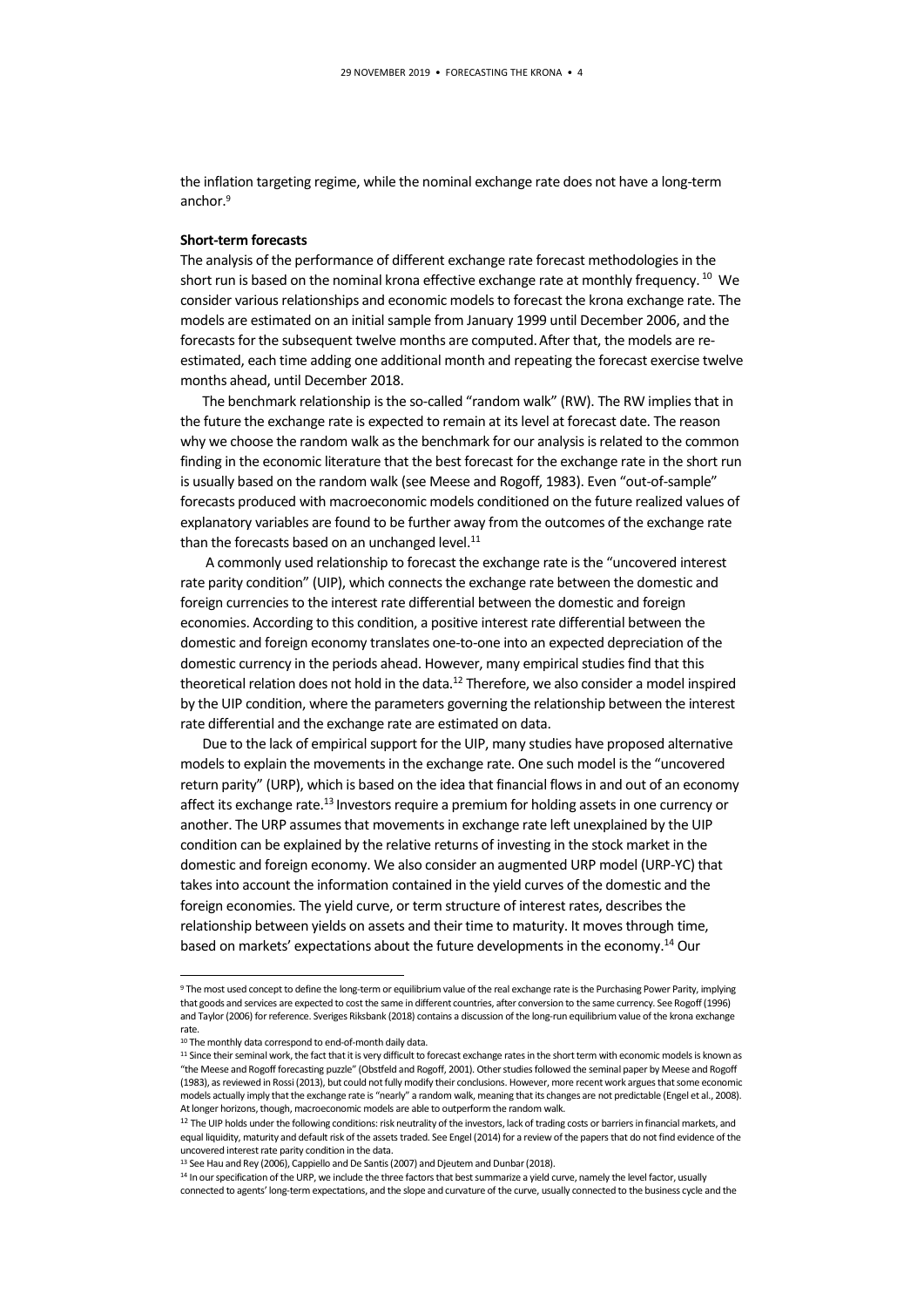forecasts of the exchange rate based on URP models will be conditional on the realized values of the financial variables included.

**Figure 2.** Root mean squared error relative to the random walk and bias of forecasting models for the short term, forecasting sample over 2007-2018.



Note. RMSE (with respect to random walk) and bias for forecasts of the nominal effective krona exchange rate againstthe Euro and the US dollar one to twelve months ahead. Realized values are used for future values of the explanatory variables.

Figure 2 reports the RMSE and the bias of the forecasting relationships and models described above.Tables with the underlying data for this and the subsequent figures are reported in the appendix. Only the models based on the uncovered return parity condition perform slightly better than the random walk in terms of RMSE, but the differences are not statistically significant.<sup>15</sup> Therefore, we conclude that the random walk performs well in terms of forecast accuracy in the short term. We note also that all the relationships and models considered, including the random walk, perform poorly in terms of bias. On average, they underestimate the exchange rate, meaning that they have systematically forecast a stronger exchange rate over our sample period. This result is related to the specific features of the sample period considered, when depreciations of the exchange rate were more frequent than appreciations.

An additional factor determining the success of forecasting models for the exchange rate is the sample used to estimate the models, as discussed in Rossi (2013). If we replicate our forecasting exercise over a shorter sample period, starting in 2012, so that the financial crisis

**-**

monetary stance of the central bank. Litterman and Scheinkman (1991) and Diebold and Li (2006) are among the first studies to interpret the main factors summarizing the yield curve as level, slope and curvature factors, while Dewachter and Lyrio (2006) and Rudebush and Wu (2007, 2008) identify their economic content. More technical details on yield curves and how this information is used in a central bank can be found in De Rezende (2017). Chen and Tsang (2013) find a connection between the three factors of the yield curve and the exchange rate predictability.

<sup>&</sup>lt;sup>15</sup> To test the statistical significance of the difference in the RMSE of different models and relationships, we used a variant of the test first proposed in Diebold and Mariano (1995).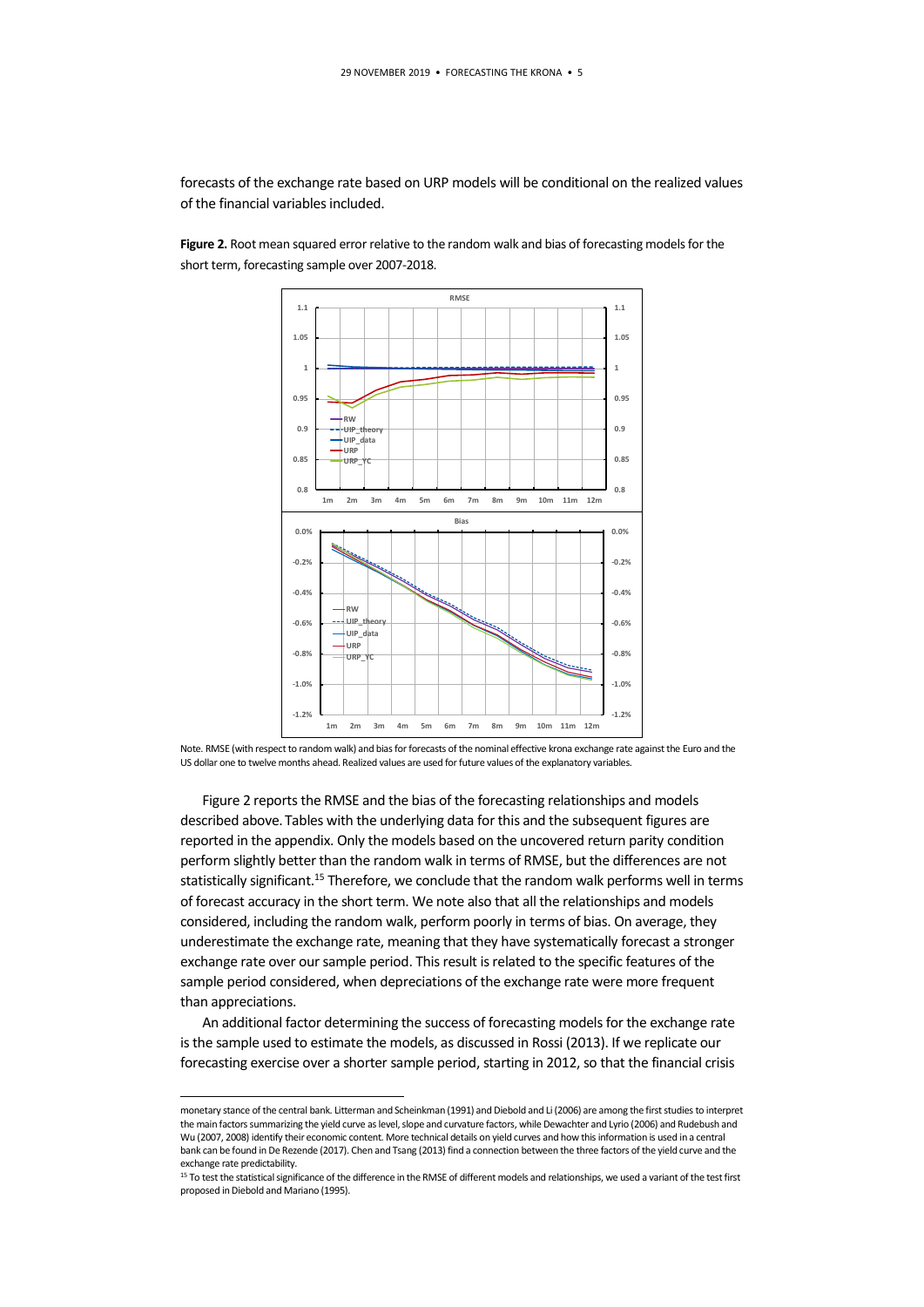and the European sovereign debt crisis are not forecast, the results are slightly different. Comparing Figure 2 and Figure 3, we can see that the small gain in RMSE of the URP models disappears with a shorter forecasting sample period and the superiority of the random walk is even stronger. In fact, the URP model performs well at forecasting the strengthening of the krona after the financial crisis, but these results rely on using information about the future realized values of its financial explanatory variables during a period of financial turmoil. In terms of bias, we still obtain that all the relationships and models forecast a stronger exchange rate than the outcome, on average. Note, though, that the size of the bias(in absolute terms) is three times larger than what we obtain when the financial crisis is part of the forecast period. This is due to the exclusion of the large appreciation of the krona directly after the financial crisis in the shorter sample.

> **0.8 0.85 0.9 0.95 1 1.05 1.1 0.8 0.85 0.9 0.95 1 1.05 1.1 1m 2m 3m 4m 5m 6m 7m 8m 9m 10m 11m 12m RMSE RW UIP\_theory UIP\_data URP URP\_YC -3.5% -3.0% -2.5% -2.0% -1.5% -1.0% -0.5% 0.0% -3.5% -3.0% -2.5% -2.0% -1.5% -1.0% -0.5% 0.0% 1m 2m 3m 4m 5m 6m 7m 8m 9m 10m 11m 12m Bias RW UIP\_theory UIP\_data URP URP\_YC**

Figure 3. Root mean squared error and bias of forecasting models for the short term, forecasting sample over 2012-2018.

Note. RMSE (with respect to random walk) and bias for forecasts of the nominal effective krona exchange rate againstthe Euro and the US dollar one to twelve months ahead. Realized values are used for future values of the explanatory variables.

In conclusion, we do not find a relationship or model that can forecast the exchange rate more accurately than the random walk at short horizons. The random walk is also the simplest relationship, requiring no additional information or explanatory variable. Some models may improve the forecast of the exchange rate by using information about key financial variables. However, using these models for forecasting the exchange rate requires informative forecasts of these key financial variables.

#### **Medium-term forecasts**

The analysis of the medium-term forecasts is based on quarterly data of the real krona effective exchange rate. The real exchange rate is forecast up to twelve quarters ahead. The models presented below are first estimated on a sample from 1995 until 2006, and then re-

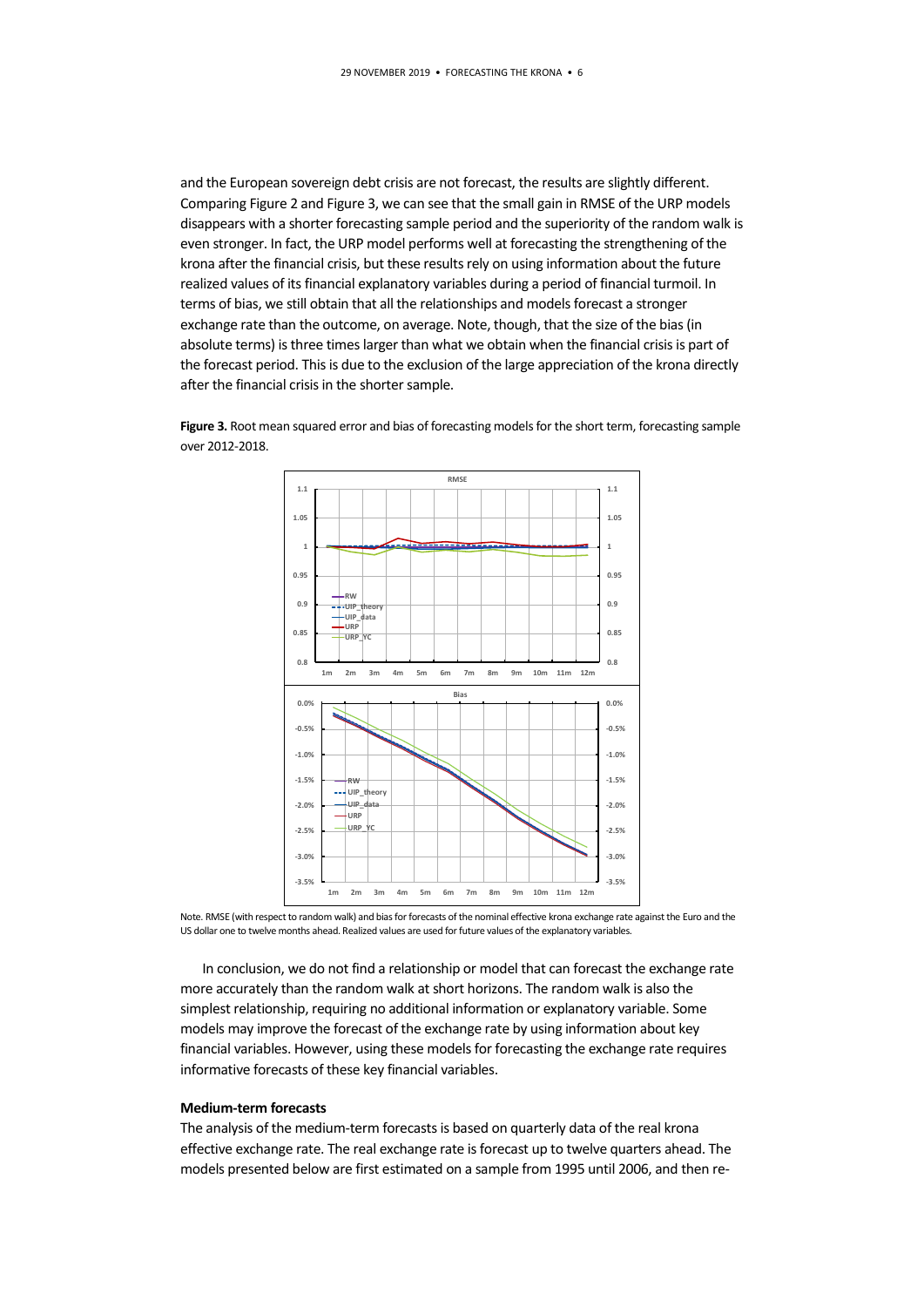estimated by recursively adding one additional quarter until the last quarter of 2018. The only exception is the DSGE model, which is estimated only once, over the full sample period 1995- 2018, due to the complexity of its estimation.

The benchmark relationship for this analysis, too, is the random walk. Then, we use a Bayesian Vector Autoregressive (BVAR) model containing six domestic variables(repo rate, CPIF inflation, GDP growth, employment growth, wage growth, and real effective exchange rate) and three foreign variables (policy rate, inflation rate and GDP growth). <sup>16</sup> We consider endogenous and conditional forecasts. Endogenous forecasts are produced by the model when it generates predictions for domestic and foreign variables, while conditional forecasts are produced by the model when it takes foreign economic developments as given. Furthermore, we use a Dynamic Stochastic General Equilibrium (DSGE) model of the Swedish economy developed at the Riksbank, and building on the Ramses II model.<sup>17</sup> It is a structural model of Sweden and the rest of the world, relying on the assumption that the foreign economy can affect Sweden but the reverse is not possible. The exchange rate is determined by the UIP condition, modified to allow for movements in the exchange rate to reflect the risk premium required by investors in order to hold Swedish assets. We consider endogenous forecasts and forecasts conditioned on outcomes of the foreign policy rate, inflation rate and GDP growth.

Finally, we use several autoregressive (AR) models, built on the assumption that at any point in time the real exchange rate gradually returns to its long-run equilibrium value. These models do not rely on additional information about other variables, but depend only on the long-run equilibrium value and the speed of convergence to it. For the long-run value of the real exchange rate, we use the Riksbank's estimate, which is time-varying.<sup>18</sup> One way to quantify the speed of adjustment is to measure the half-life of the exchange rate, i.e. the time it takes for the forecast to halve the distance between its starting point and the long-run value. We have considered different values of the speed of adjustment, but here we only report the results from the models that feature the best forecasting performance. The models differ in the values of half-life: a) a half-life of 9 quarters (AR data), obtained from estimating the historical speed of convergence to the long run in Swedish data; b) a half-life of 20 quarters (AR theory), which is the upper bound of the interval of estimated half-lives in the academic literature.<sup>19</sup>

Figure 4 reports the RMSE and the bias of the forecasting models and relationships described above. In terms of RMSE, the DSGE model conditional on foreign variables is the best forecasting model and performs better than the random walk at any horizon. The second best performing model in the first six quarters is BVAR conditional on foreign variables, while the AR models and unconditional BVAR perform better from six to twelve quarters ahead. Note, that conditional forecasts from the DSGE and BVAR models are based on realized values of the foreign variables. Their forecasting performance may be lower in the actual forecasting process, when also foreign variables are forecast.

**-**

<sup>&</sup>lt;sup>16</sup> The BVAR model is written in deviation from its steady state, following Villani (2009). Also the choice of prior distribution is based on Villani (2009). The model contains fourlags. Since Sweden is a small open economy, it is assumed that domestic shocks cannot affect the foreign economy, while foreign shocks may affect domestic variables.

<sup>17</sup> See Christiano et al. (2011) and Adolfson et al. (2013) for details on Ramses II.

<sup>&</sup>lt;sup>18</sup> See Sveriges Riksbank (2018, 2019) for a discussion on the long-run value of the real krona effective exchange rate and the Riksbank's current assessment forthe KIX index, based on different types of models. To assess the long-run value for the narrow KIX index, used in this analysis, Sveriges Riksbank uses similar models to the ones used to assess the long-run value of the full KIX index.

<sup>&</sup>lt;sup>19</sup> Rogoff (1996) provides an overview of the empirical studies on the half-life of the exchange rate and finds an agreement on the range between 3 to 5 years for the exchange rate to halve the distance to its long-run value. However, Kilian and Zha (2002) find no strong support for this range and conclude that there is large uncertainty on the estimates. Kilian and Taylor (2003) show that the speed of adjustment is nonlinear, being higher, the further is the exchange rate from its long-run level.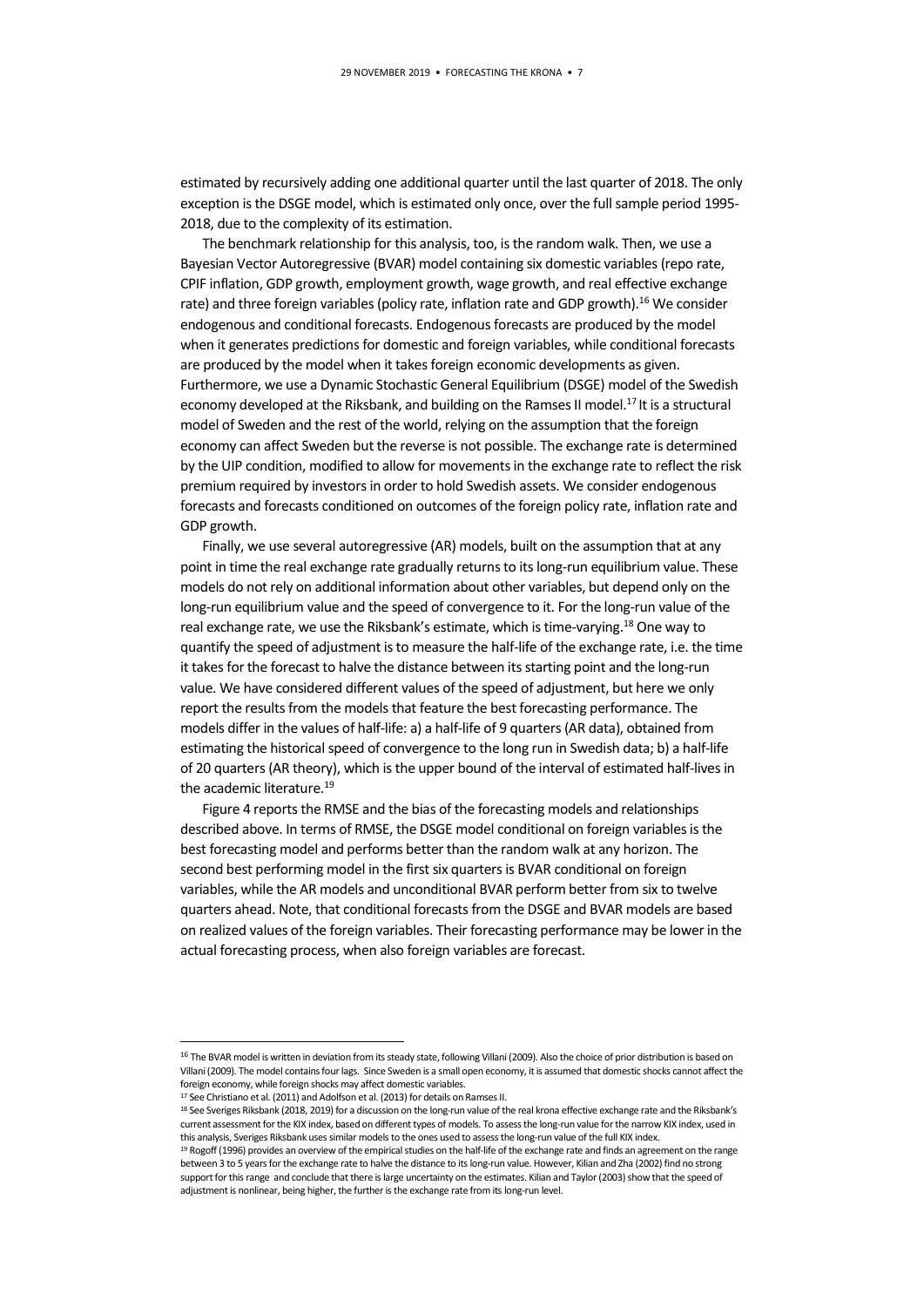

Figure 4. Root mean squared error and bias of forecasting models for the medium term, forecasting sample over 2007-2018.

Note. RMSE (with respect to random walk) and bias for forecasts of the nominal effective krona exchange rate againstthe Euro and the US dollar one to twelve quarters ahead. Realized values of selected foreign variables are used for conditional forecasts.

All the models, including the random walk, feature a negative bias, since they systematically forecast a stronger exchange rate than the outcome. The negative bias overlaps with the analysis for the short-term forecasts, but in the medium-term case it becomes less severe with the forecast horizon. The random walk, together with the AR models, produces the smallest bias (in absolute terms) at any horizon. Overall, the BVAR and DSGE models perform better once additional information on the foreign variables is used. The ability of macroeconomic models to outperform the random walk in the medium term is in line with the findings in the economic literature.<sup>20</sup> It is also in line with the analysis with real-time forecast data for the foreign variables by Iversen et al. (2016). The authors conduct an evaluation of the forecast of the nominal effective krona exchange rate for the period 2007-2013 and find that the BVAR and the DSGE models used at the Riksbank perform better than the random walk in the medium term, even with real-time forecasts for the foreign variables.<sup>21</sup> In particular, the BVAR model conditional on foreign variables performs best.

**.** 

<sup>&</sup>lt;sup>20</sup> See, for example, Ca' Zorzi et al. (2017) for results from DSGE, BVAR and AR models.

<sup>&</sup>lt;sup>21</sup> The BVAR model considered in Iversen et al. (2016) was very similar to the one used in this analysis. The DSGE models used are Ramses I and Ramses II, described in detail in Adolfson et al. (2008), Christiano et al. (2011) and Adolfson et al. (2013).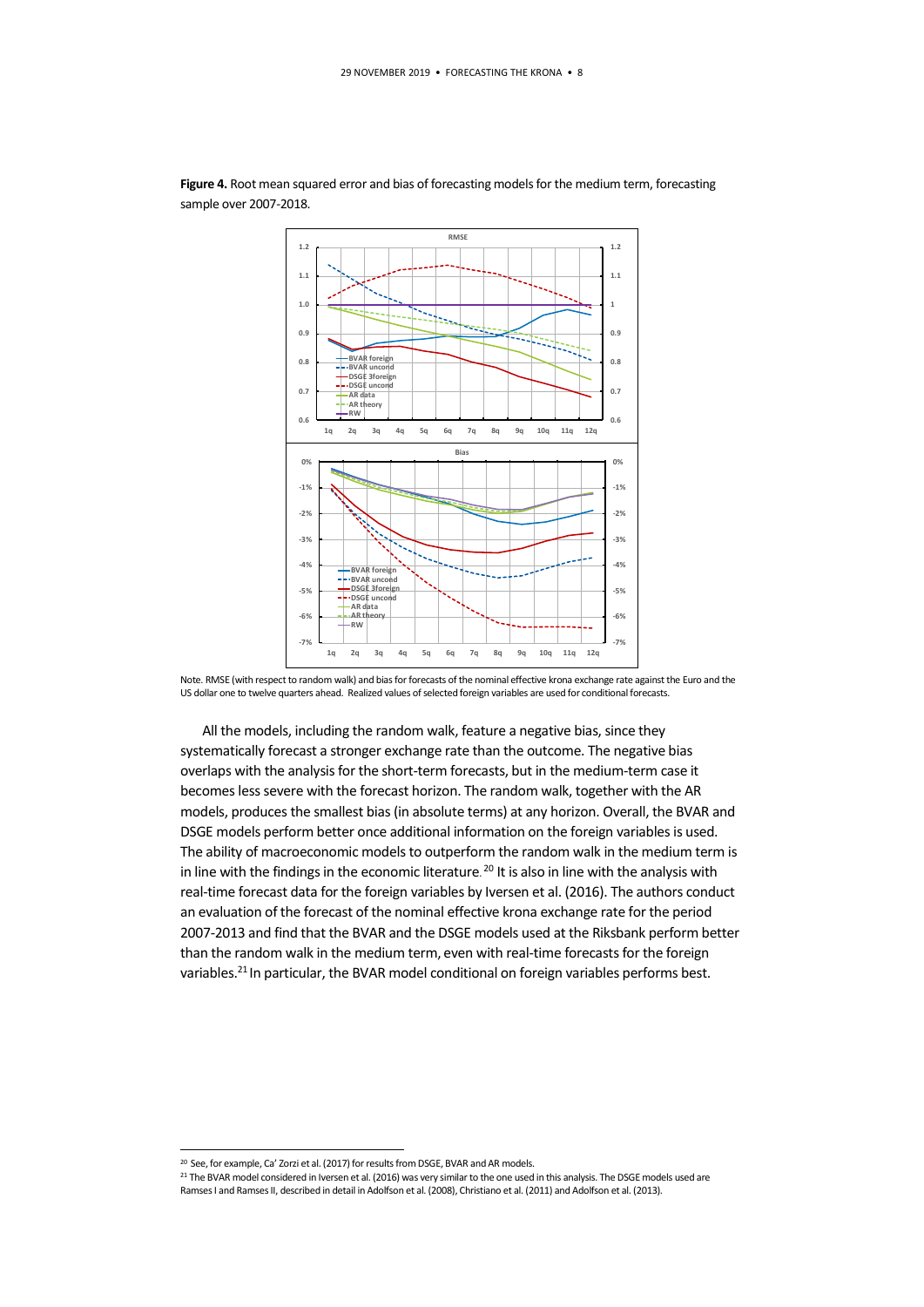

Figure 5. Root mean squared error and bias of forecasting models for the medium term, forecasting sample over 2012-2018.

Note. RMSE (with respect to random walk) and bias for forecasts of the nominal effective krona exchange rate againstthe Euro and the US dollar one to twelve quarters ahead. Realized values of selected foreign variables are used for conditional forecasts.

As discussed for the case of short-term forecasts, we have redone our analysis, starting the forecast evaluation in the period after the financial crisis (Figure 5). We find that the AR models are the best performers both in terms of RMSE and bias, if we start the analysis from 2012.<sup>22</sup> None of the macroeconomic models can produce an RMSE smaller or in line with the random walk, while the AR models outperform the random walk two to three years ahead. The models feature a negative bias also for this sample period, but the bias is more severe than in the previous case. The fact that the results are sensitive to the sample period is not new in the studies on exchange rate forecasting, especially when the financial crisis period is considered.<sup>23</sup> This result confirms that the good performance of the conditional forecasts of the DSGE and BVAR models is strongly dependent on the period of analysis, due to the importance of conditioning on foreign variables. We conclude that the AR models provide the best forecasts for the medium term.

## Concluding remarks

**.** 

As anticipated at the beginning of our analysis, the success of different methodologies at forecasting the exchange rate depends, among other things, on the horizon and the sample period used. Our analysis shows that there is no relationship or model performing better than the random walk to forecast the nominal effective krona exchange rate in the short term. The random walk is also the simplest relationship, requiring no additional information or

<sup>&</sup>lt;sup>22</sup> Ca' Zorzi et al. (2016) is another study that confirms the good forecasting performance of AR models for the exchange rate. <sup>23</sup> See Bussiere et al. (2018), Engel and Wu (2018) and Lilley et al. (2019) for examples of studies that find different results, depending on whether the sample includes the financial crisis or not.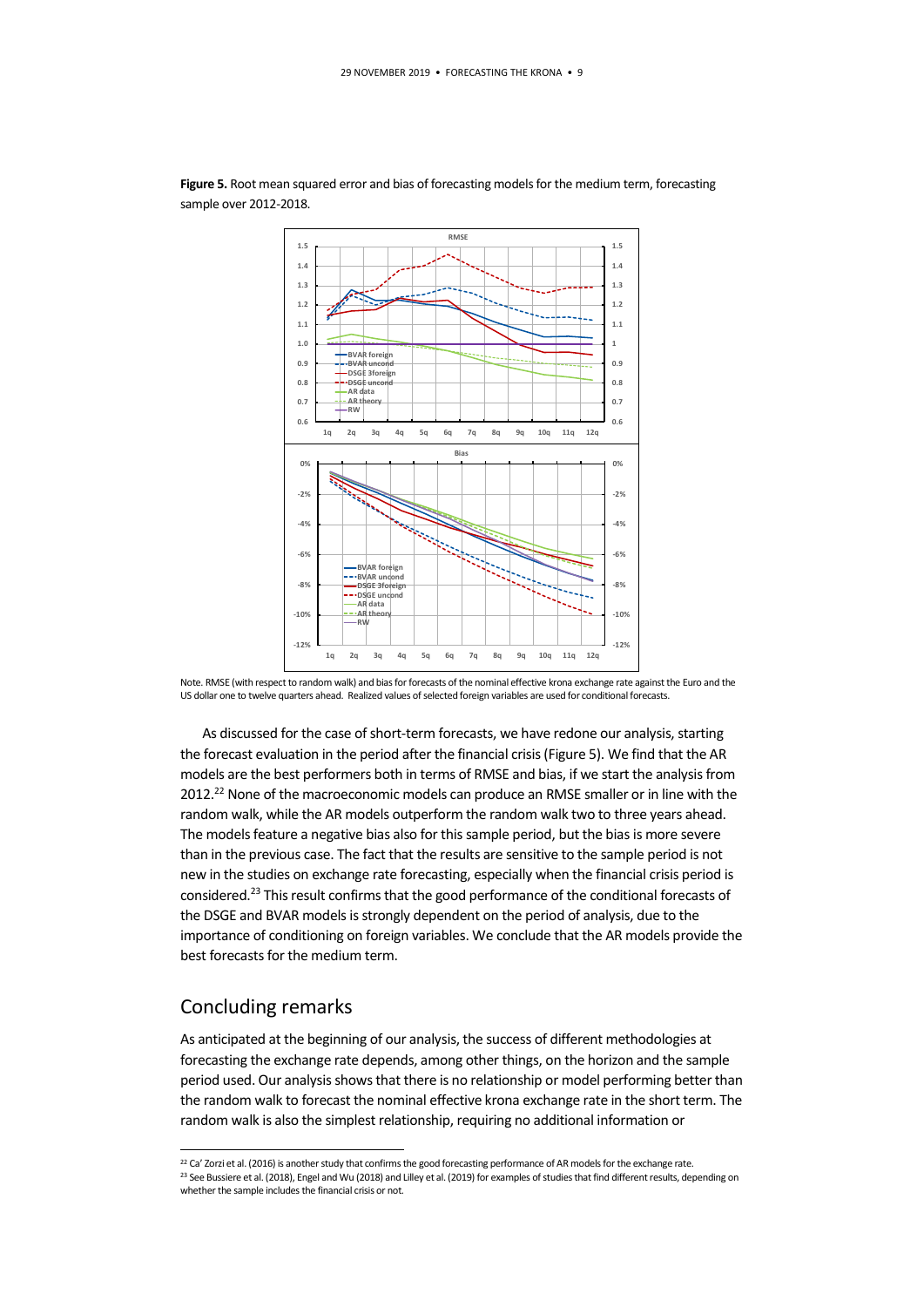explanatory variable. The performance of the DSGE and BVAR models, both in the short and medium term, depends on the knowledge of the future values of the foreign variables and also on the specific period of analysis. Instead, AR models outperform the random walk in medium-term forecasting, independently of the sample period used. All the methodologies considered feature a systematic bias, producing a stronger krona exchange rate than the outcome, especially if the forecast period excludes the financial crisis. This is also in line with the forecasts produced by Sveriges Riksbank and the average responses in the Prospera survey and relates to the surprising weakening of the krona exchange rate over the last five years.

Based on the above presented analysis, we conclude that a good strategy to forecast the krona exchange rate is to assign horizon-varying weights to the random walk and the estimated AR model. In the initial quarters, a larger weight is assigned to the random walk, which is used to forecast the nominal krona effective exchange rate. For the subsequent quarters, the AR models should have a larger weight to forecast the real effective exchange rate. This methodology has recently been adopted by Sveriges Riksbank as a baseline for forecasting the krona effective exchange rate. With respect to the methods previously used, the convergence to the assessed long-run equilibrium is now assumed to happen at a considerably slower pace. The final forecast of the exchange rate published in the Monetary Policy Report, however, may be subject to judgement, taking into account factors that are not captured in the models.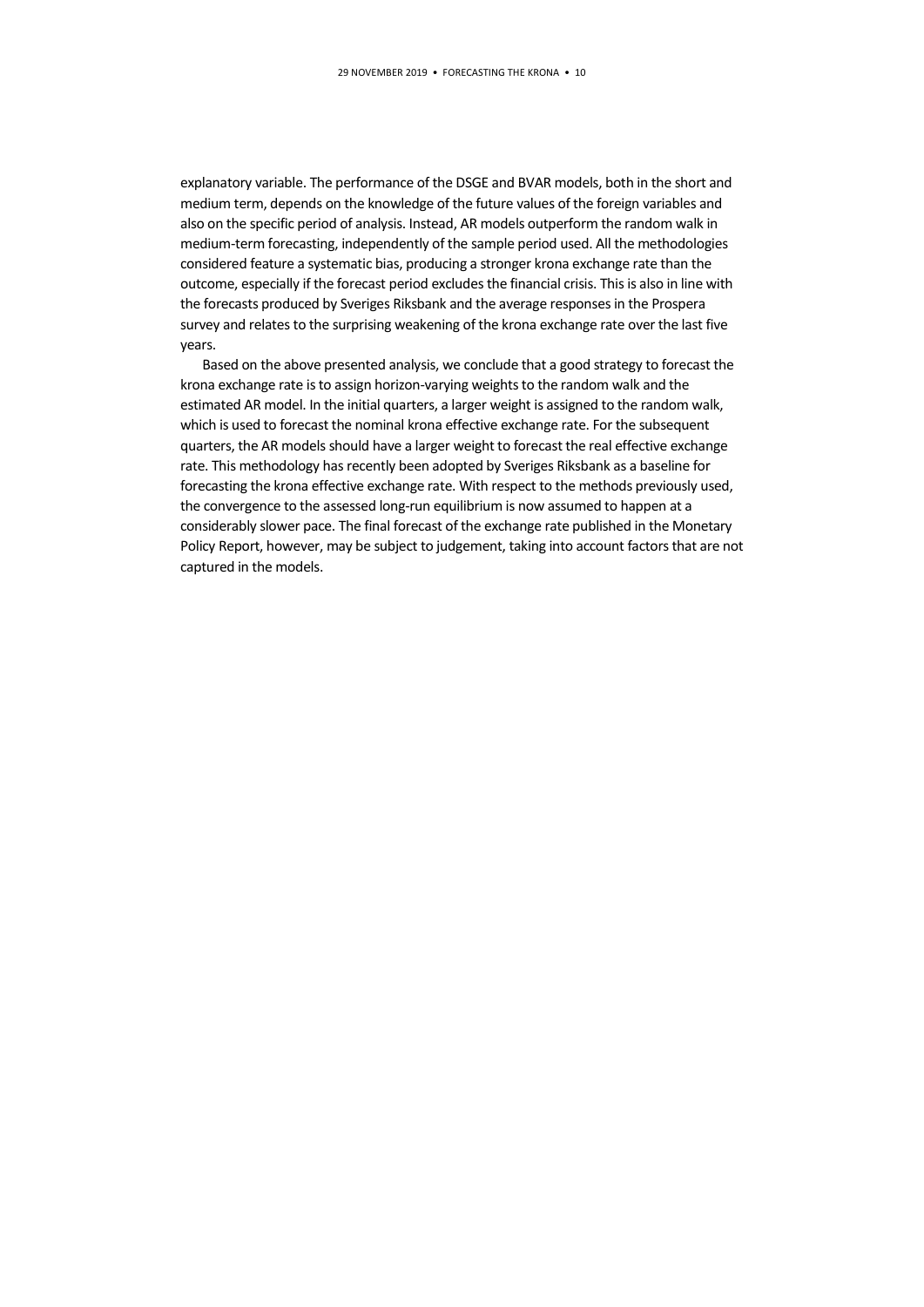## References

Adolfson, M., S. Laséen, L. J. Christiano, M. Trabandt and K. Walentin (2013), "Ramses II-Model description," Occasional Paper No. 12, Sveriges Riksbank.

Adolfson, M., S. Laséen, J. Lindé and M. Villani, (2008), "Evaluating an estimated new Keynesian small open economy model," *Journal of Economic Dynamics and Control,* 32 (8), 2690-2721

Andersson, M. K. and A.H.J. Den Reijer (2015), "Nowcasting", *Economic Review*, Sveriges Riksbank, 2015:1

Bussiere, M., Menzie D. C., Laurent, F. and Heipertz, J. (2018), ["The New Fama Puzzle,](https://ideas.repec.org/p/nbr/nberwo/24342.html)[" NBER](https://ideas.repec.org/s/nbr/nberwo.html)  [Working Papers](https://ideas.repec.org/s/nbr/nberwo.html) 24342, National Bureau of Economic Research, Inc.

Cappiello, L., R. A. De Santis(2007), "The uncovered return parity condition," Working Paper Series 812, European Central Bank

Ca' Zorzi, M., M. Kolasa and M. Rubaszek (2017), "Exchange rate forecasting with DSGE models," *[Journal of International Economics](https://ideas.repec.org/s/eee/inecon.html)*, Elsevier, vol. 107(C), pages 127-146.

Ca'Zorzi, M., J. Muck and M. Rubaszek (2016), "Real exchange rate forecasting and PPP: This time the random walk loses", *Open Economies Review* 27, no. 3: 585-609.

Chen, Y. C. and P. T. Kwok (2013), What Does the Yield Curve Tell Us about Exchange Rate Predictability?," *The Review of Economics and Statistics*, March 2013, 95 (1), 185-205.

Cheung, Y. W., M. D. Chinn,. A. G. Pascual and Y. Zhang (2019), "Exchange Rate Prediction Redux: New Models, New Data, New Currencies", *Journal of International Money and Finance*[, Volume 95,](https://www.sciencedirect.com/science/journal/02615606/95/supp/C) Pages 332-362.

Christiano, L. J., M. Trabandt and K. Walentin, (2011), ["Introducing financial frictions and](https://ideas.repec.org/a/eee/dyncon/v35y2011i12p1999-2041.html)  [unemployment into a small open economy model,](https://ideas.repec.org/a/eee/dyncon/v35y2011i12p1999-2041.html)" *[Journal of Economic Dynamics and](https://ideas.repec.org/s/eee/dyncon.html)  [Control](https://ideas.repec.org/s/eee/dyncon.html)*, Elsevier, vol. 35(12), pages 1999-2041.

Corbo, V. and P. Di Casola (2018), "Conditional exchange rate pass-through: evidence from Sweden", Sveriges Riksbank Working Paper, No. 352.

De Rezende, R. B. (2017), "How can term structure models be used by central banks?", *Economic Review*, Sveriges Riksbank, 2017:1

Dewachter, H. and L. Macro, (2006), ''Macro Factors and the Term Structure of Interest Rates,'' *Journal of Money, Credit and Banking*, 119–140.

Diebold, F.X. and C. Li,. (2006) "Forecasting the Term Structure of Government Bond Yields", *Journal of Econometrics*, Vol. 130, 337-364.

Diebold, F.X. and R.S. Mariano (1995), "Comparing Predictive Accuracy," *Journal of Business and Economic Statistics*, 13, 253-263.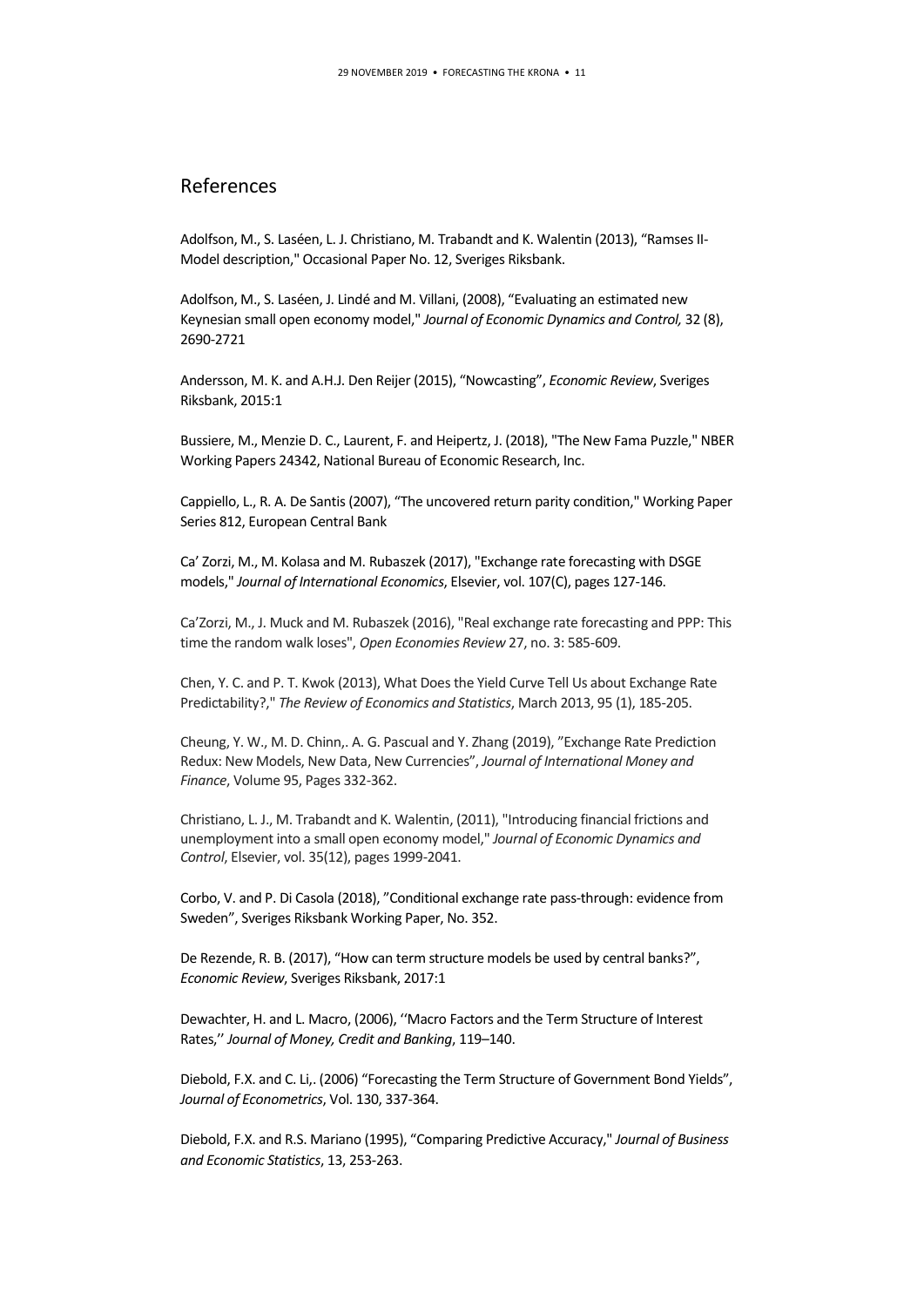Djeutem, E. and G. R. Dunbar (2018), ["Uncovered Return Parity: Equity Returns and Currency](https://ideas.repec.org/p/bca/bocawp/18-22.html)  [Returns,](https://ideas.repec.org/p/bca/bocawp/18-22.html)[" Staff Working Papers](https://ideas.repec.org/s/bca/bocawp.html) 18-22, Bank of Canada.

Engel, C., C. M, Nelson and K. D. West (2008), ["Exchange Rate Models Are Not As Bad As You](https://ideas.repec.org/h/nbr/nberch/4075.html)  [Think,"](https://ideas.repec.org/h/nbr/nberch/4075.html) NBER Macroeconomics Annual 2007, Volume 22, pages 381-441, National Bureau of Economic Research, Inc.

Engel, C. (2014), "Exchange Rates and Interest Parity," in Handbook of International Economics, ed. by E. H. Gita Gopinath and K. Rogoff, Elsevier, vol. 4, chap. 8.

Engel, C. and S .P. Yeung Wu (2018), ["Liquidity and Exchange Rates: An Empirical](https://ideas.repec.org/p/nbr/nberwo/25397.html)  [Investigation,](https://ideas.repec.org/p/nbr/nberwo/25397.html)[" NBER Working Papers](https://ideas.repec.org/s/nbr/nberwo.html) 25397, National Bureau of Economic Research, Inc.

Hau, H. and H. Rey (2006): "Exchange rates, equity prices, and capital flows," *Review of Financial Studies*, 19(1), 273-317.

Iversen, J., S. Laséen, H. Lundvall and U. Söderström (2016), ["Real-Time Forecasting for](https://ideas.repec.org/p/hhs/rbnkwp/0318.html)  [Monetary Policy Analysis: The Case of Sveriges Riksbank,](https://ideas.repec.org/p/hhs/rbnkwp/0318.html)[" Working Paper Series](https://ideas.repec.org/s/hhs/rbnkwp.html) 318, Sveriges Riksbank

Iversen, J. and O. Tysklind (2017), "The effect of repo path changes on asset prices", Sveriges Riksbank Staff Memo.

Lilley, A., M. Maggiori., B. Neiman and J. Schreger (2019), "Exchange Rate Reconnect," NBER Working Paper No. 26046.

Litterman, R. and J. Scheinkman, (1991), "Common Factors Affecting Bond returns", *Journal of Fixed Income*, Vol. 1, 51-61.

Kilian, L. and T. Zha, (2002), "Quantifying the uncertainty about the half‐life of deviations from PPP", *Journal of Applied Econometrics*, 17: 107-125.

Kilian, L. and M. P. Taylor (2003), "Why is it so difficult to beat the random walk forecast of exchange rates?", *Journal of International Economics*, Volume 60, Issue 1, 2003, Pages 85-107,

Meese, R. and K. Rogoff (1983), "[Empirical Exchange Rate Models of the Seventies: Do They](https://scholar.harvard.edu/rogoff/publications/empirical-exchange-rate-models-seventies-do-they-fit-out-sample)  [Fit Out of Sample?](https://scholar.harvard.edu/rogoff/publications/empirical-exchange-rate-models-seventies-do-they-fit-out-sample)", *Journal of International Economics* 14: 3-24.

Obstfeld, M. and K. Rogoff (2001), "[The Six Major Puzzles in International Macroeconomics: Is](https://ideas.repec.org/h/nbr/nberch/11059.html)  [There a Common Cause?](https://ideas.repec.org/h/nbr/nberch/11059.html)", in: NBER Macroeconomics Annual 2000, Volume 15, pages 339- 412 National Bureau of Economic Research, Inc.

Rogoff, K. (1996), "The purchasing power parity puzzle", *Journal of Economic Literature,* 34 (2), 647–668.

Rossi, Barbara (2013), "Exchange Rate Predictability," *Journal of Economic Literature*, December 2013, 51 (4), 1063 - 1119.

Rudebusch, G. D. and T. Wu (2007), ''Accounting for a Shift in Term Structure Behavior with No-Arbitrage and Macro-Finance Models,'' *Journal of Money, Credit and Banking*, 395–422.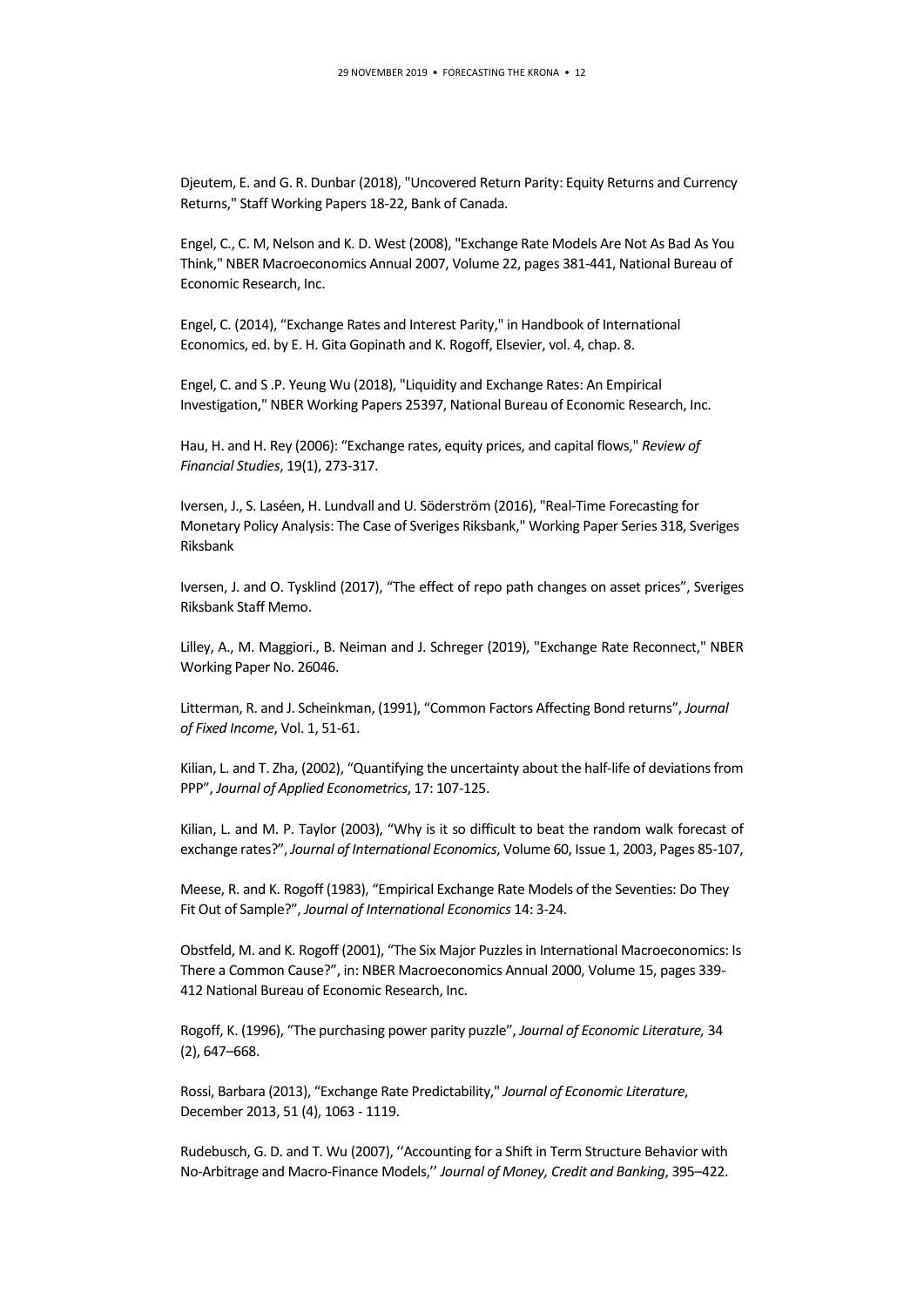Rudebusch, G. D. and T. Wu (2008), ''A Macro-Finance Model of the Term Structure, Monetary Policy and the Economy,'' *Economic Journal,* 118 (2008), 906–926.

Sveriges Riksbank (2016), "The impact of the exchange rate on inflation", article in the Monetary Policy Report December 2016.

Sveriges Riksbank (2018), "Developments of the Swedish krona in the longer term", article in the Monetary Policy Report October 2018.

Sveriges Riksbank (2019), "Trend development of the Swedish krona", article in the Monetary Policy Report July 2019.

Taylor, M. (2006), "Real exchange rates and Purchasing Power Parity: mean-reversion in economic thought", *Applied Financial Economics*, 16:1-2, 1-17.

Villani, M. (2009), "Steady-state priors for vector autoregressions," *Journal of Applied Econometrics,* 24 (4), 630-650.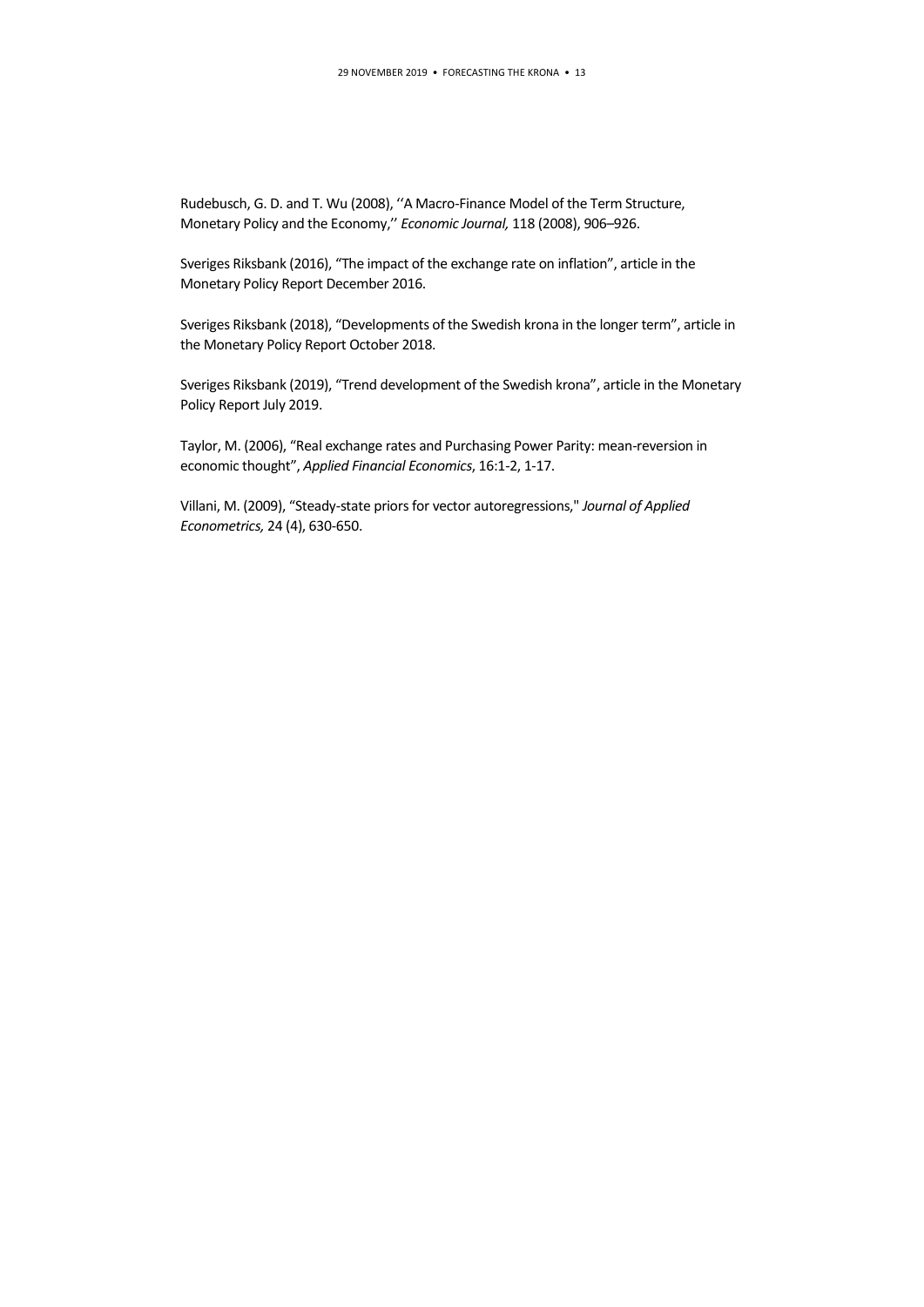# Appendix

### **Short-term forecasts**

Note. The long forecasting sample refers to an initial estimation of the models over the period January 1999̶December 2006, after which the estimation is repeated by recursively adding one additional month until December 2018 and the forecasts start from January 2007. The short forecasting sample refers to an initial estimation of the models over the period January 1999̶December 2011, after which the estimation is repeated by recursively adding one additional month until December 2018 and the forecasts start from January 2012.

**Table A 1.** Root mean squared error (with respect to random walk) of forecasting models for the short term, long forecasting sample.

| <b>Month</b> | <b>RW</b> | UIP_theory | UIP data | <b>URP</b> | URP YC |
|--------------|-----------|------------|----------|------------|--------|
|              |           | 1.00       | 1.01     | 0.95       | 0.95   |
|              |           | 1.00       | 1.00     | 0.96       | 0.96   |
|              |           | 1.00       | 1.00     | 0.99       | 0.98   |
| າາ           |           | 1.00       | 1.00     | 0.99       | 0.99   |

**Table A 2.** Bias (in percentage) of forecasting models for the short term, long forecasting sample.

| <b>Month</b> | <b>RW</b> | <b>UIP</b><br>theory | <b>UIP</b><br>data | <b>URP</b> | URP<br>YC |
|--------------|-----------|----------------------|--------------------|------------|-----------|
|              | $-0.08$   | $-0.07$              | $-0.11$            | $-0.09$    | $-0.08$   |
|              | $-0.24$   | $-0.22$              | $-0.27$            | $-0.26$    | $-0.26$   |
|              | $-0.48$   | $-0.47$              | $-0.52$            | $-0.51$    | $-0.53$   |
| 12           | $-0.92$   | $-0.90$              | $-0.96$            | $-0.95$    | $-0.97$   |

**Table A 3.** Root mean squared error (with respect to random walk) of forecasting models for the short term, short forecasting sample.

| Month | <b>RW</b> | UIP_theory | <b>UIP</b><br>data | <b>URP</b> | <b>URP</b><br>YC |
|-------|-----------|------------|--------------------|------------|------------------|
|       |           | 1.00       | 1.00               | 1.00       | 1.00             |
|       |           | 1.00       | 1.00               | 1.00       | 0.99             |
|       |           | 1.00       | 1.00               | 1.01       | 0.99             |
|       |           | 1.00       | 1.00               | 1.00       | 0.99             |

**Table A 4.** Bias(in percentage) of forecasting models for the short term, short forecasting sample.

| <b>Month</b> | <b>RW</b> | <b>UIP</b><br>theory | <b>UIP</b><br>data | <b>URP</b> | URP YC    |
|--------------|-----------|----------------------|--------------------|------------|-----------|
|              | $-0.19%$  | $-0.18%$             | $-0.21%$           | $-0.24\%$  | $-0.07\%$ |
|              | $-0.63%$  | $-0.62%$             | $-0.65%$           | $-0.67%$   | $-0.51%$  |
|              | $-1.29%$  | $-1.29%$             | $-1.31%$           | $-1.35%$   | $-1.18%$  |
| 12           | $-2.96\%$ | $-2.96%$             | $-2.97%$           | $-2.99\%$  | $-2.81%$  |